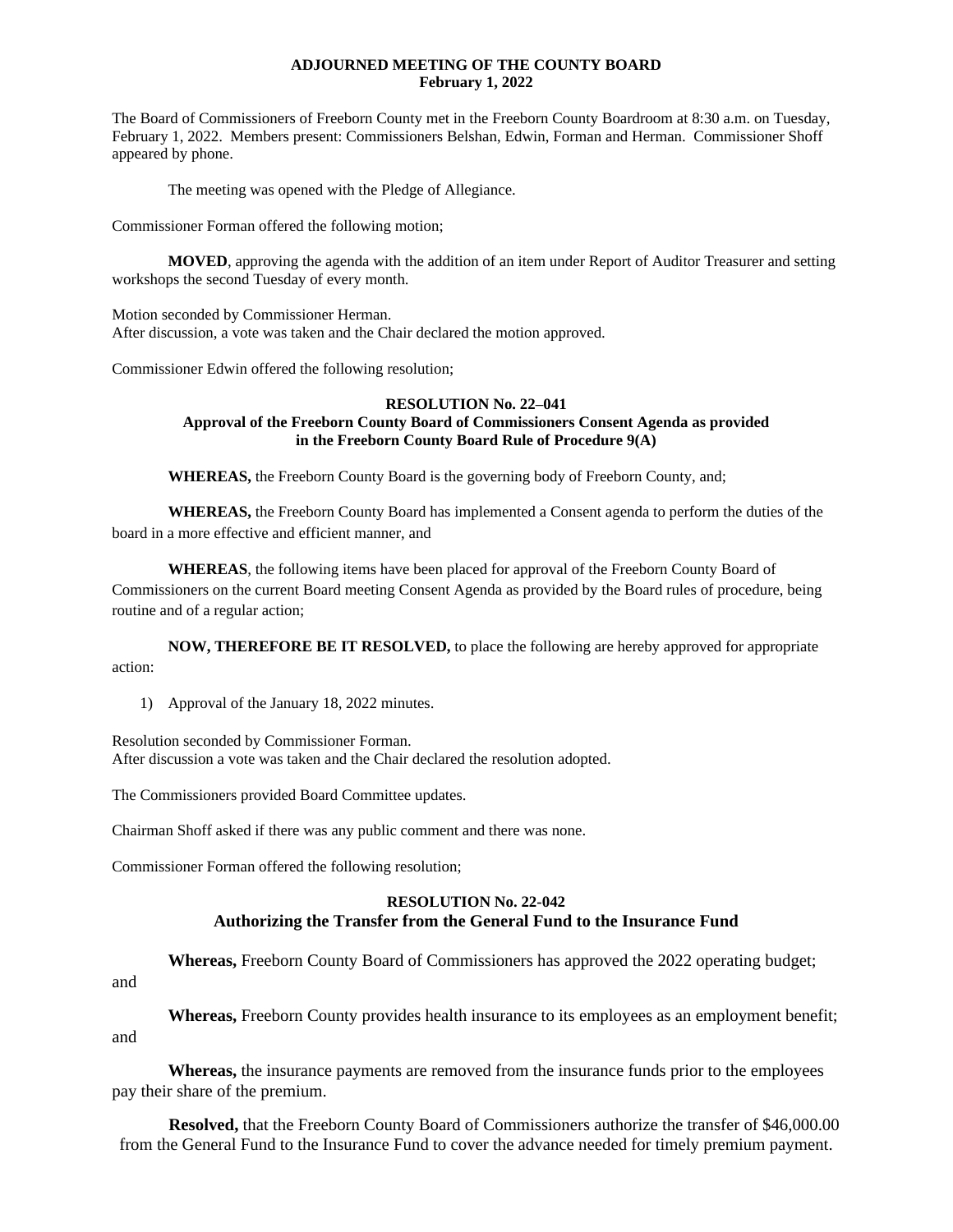Resolution seconded by Commissioner Edwin. After discussion a vote was taken and the Chair declared the resolution adopted.

Commissioner Herman offered the following resolution;

### **RESOLUTION No. 22-043 Authorizing the Transfer from the General Fund to County Ditch No. J22**

**RESOLVED**, that the Board of Commissioners authorize loans from the following ditch:

| Judicial Ditch No. | ГOO | 600.00 |
|--------------------|-----|--------|
|                    |     | 600.00 |

from the General Fund at an annual interest rate of 3% to cover cash shortages for 2021; and

**FURTHER BE IT RESOLVED**, that loan will be repaid through the application of 2022 assessments.

Resolution seconded by Commissioner Edwin. After discussion, a vote was taken and the Chair declared the resolution approved.

Commissioner Herman offered the following resolution:

## **RESOLUTION No. 22-044 Accepting the 2022 Help America Vote Act (HAVA) Grants Program**

**WHEREAS**, The Office of the Minnesota Secretary of State (OSS) is currently soliciting applications from counties for grants under the 2022 Help American Vote Act (HAVA) Grants Program; and,

**WHEREAS**, Per statute, these funds must be used to improve accessibility to, implement security improvements for elections systems for, and/or fund other activities to improve the security of, federal elections. Regularly scheduled state elections in Minnesota are also federal elections; and,

**WHEREAS**, Freeborn County is eligible and has completed the application and prerequisites described therein for the grant dollars in the amount of \$26,895.75; and,

**NOW, THEREFORE, BE IT RESOLVED** that the County Board of Commissioners hereby authorizes the Chair of the County Board to apply for a grant from the Office of the Minnesota Secretary of State in accordance with the requirements of Laws 2021, 1<sup>st</sup> Special Session, Chapter 12, Article 1, Section 41.

Resolution was seconded by Commissioner Forman. After discussion, a vote was taken and the Chair declared the resolution approved.

Commissioner Edwin offered the following resolution:

#### **RESOLUTION No. 22-045 Accepting a \$120.00 Donation Towards the Sheriff's Office Equipment Fund**

**WHEREAS,** the freeborn county sheriff's office has received \$120.00 in donations.

**WHEREAS,** the donated funds will be applied directly to the uniform allowance in line item, 01-201-6355.

**BE IT THEREFORE RESOLVED,** that Freeborn County by and through its Board of Commissioners, approves the deposit of \$120.00 of donated funds into the 01-201-6601 line item.

Resolution was seconded by Commissioner Belshan. After discussion, a vote was taken and the Chair declared the resolution approved.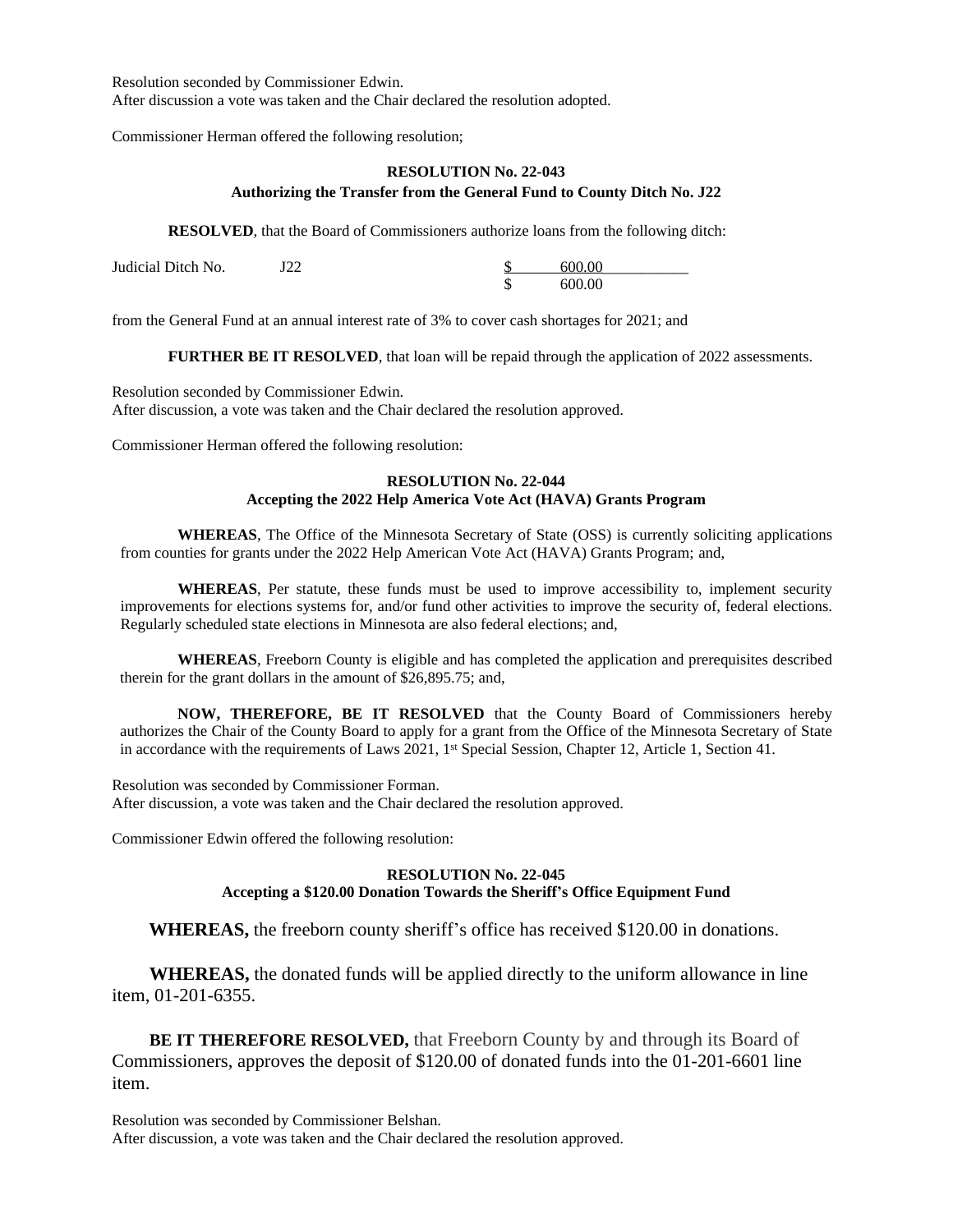Commissioner Belshan offered the following resolution:

## **RESOLUTION No. 22-046 Accepting the Resignation of Kelly Callahan, County Recorder**

**WHEREAS,** the Freeborn County Board of Commissioners has the responsibility for providing a quality service with integrity and accountability to the citizens of Freeborn County, and

**WHEREAS,** the Freeborn County Board is the appointing authority for the Freeborn County Recorder as allowed by Minnesota Statue 375A.1205 and ratified by Freeborn County Resolution 20-230, and

**WHEREAS**; Kelly Callahan was elected to the office of Freeborn County Recorder, and subsequently appointed by the Freeborn County Board of Commissioners on December 31, 2020, and

**WHEREAS**, Kelly Callahan has, by way of letter, expressed his intent to resign his position as a Freeborn County Recorder effective April 30, 2022,

**NOW, THEREFORE BE IT RESOLVED,** to accept the resignation of Kelly Callahan, Freeborn County Recorder effective April 30, 2022.

Resolution was seconded by Commissioner Forman. After discussion, a vote was taken and the Chair declared the resolution approved.

Commissioner Herman offered the following resolution:

#### **RESOLUTION No. 22-047 Accepting the Resignation of Rodney Norris**

**WHEREAS,** the Freeborn County Detention Center has the responsibility for providing a quality service with integrity and accountability to the citizens of Freeborn County;

**WHEREAS,** the Freeborn County Board is the appointing authority for all county employees;

**WHEREAS**; Rodney Norris has been employed as a Detention Deputy since August 23rd, 2004 and is resigning his position effective February 6th, 2022,

**NOW, THEREFORE BE IT RESOLVED,** to accept the resignation of Rodney Norris as a Freeborn County Detention Deputy effective on or about February 6th, 2022.

Resolution was seconded by Commissioner Edwin. After discussion, a vote was taken and the Chair declared the resolution approved.

Commissioner Herman offered the following resolution:

# **RESOLUTION No. 22-048 Permission to Fill the Freeborn County Detention Deputy Position**

**WHEREAS,** the Freeborn County employees have the responsibility for providing quality service with integrity and accountability to the citizens of Freeborn County;

**WHEREAS,** the Freeborn County Board is the appointing authority for all county employees, and;

**WHEREAS**, Rodney Norris, Freeborn County Detention Deputy has resigned his position effective February 6<sup>th</sup>, 2022;

**NOW, THEREFORE BE IT RESOLVED,** that the board approves the filling of the vacant Freeborn County Detention Deputy position.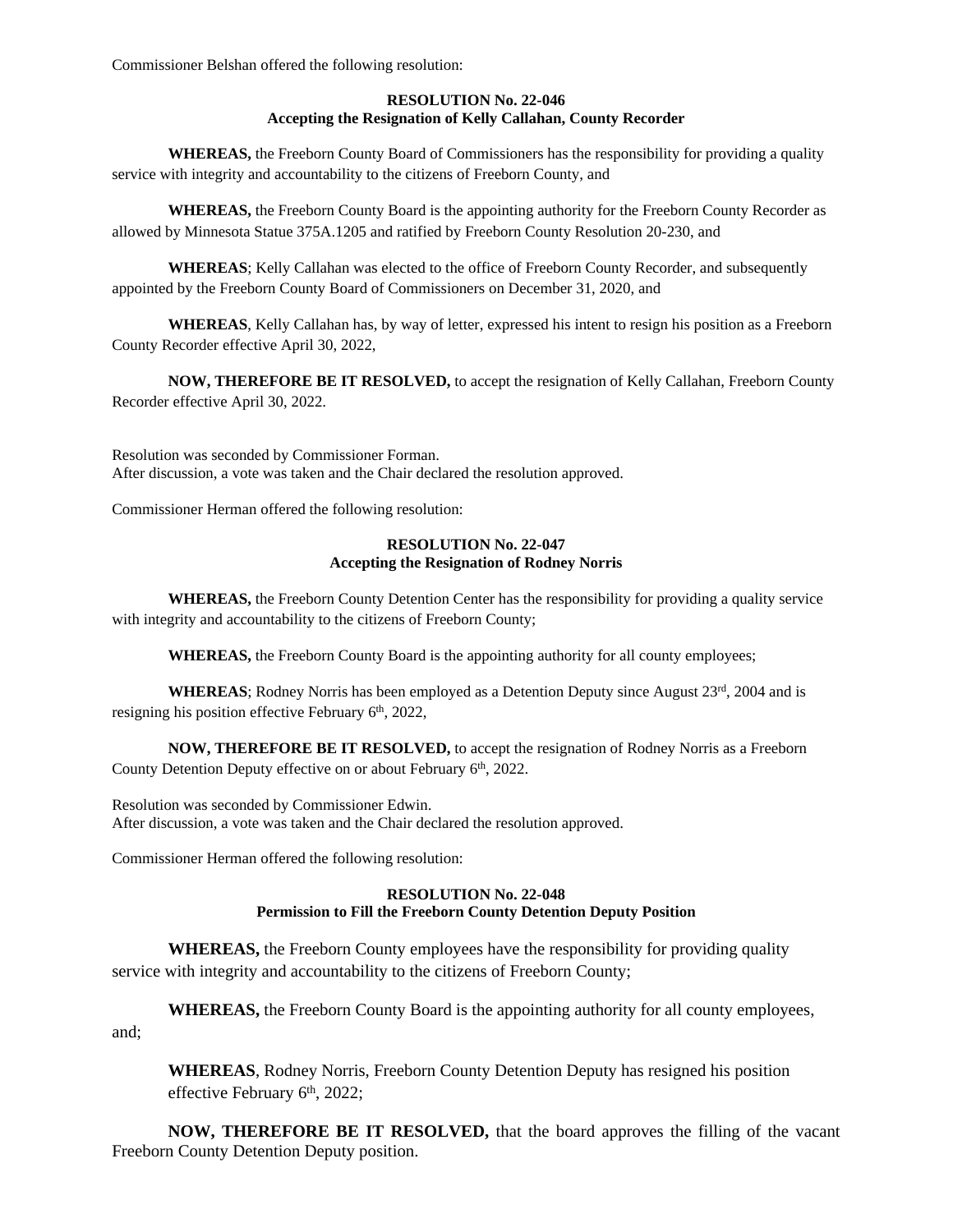Resolution was seconded by Commissioner Edwin. After discussion, a vote was taken and the Chair declared the resolution approved.

Commissioner Forman offered the following resolution:

#### **RESOLUTION No. 22-049 Placing Evie Cunningham, Social Worker/Case Manager, on regular Full Time Employment Status with Freeborn County**

**WHEREAS,** the Freeborn County employees have the responsibility for providing quality service with integrity and accountability to the citizens of Freeborn County;

**WHEAREAS,** the Freeborn County Board is the appointing authority for all county employees, and;

**WHEREAS**, Evie Cunningham has successfully completed her required probationary employment period with Freeborn County and does provide the necessary services to her department and the public,

**NOW, THEREFORE BE IT RESOLVED,** to place Evie Cunningham, Freeborn County Social Worker / Case Manager, on regular full-time status

Resolution was seconded by Commissioner Edwin. After discussion, a vote was taken and the Chair declared the resolution approved.

Commissioner Herman offered the following resolution:

### **RESOLUTION No. 22-050**

### **Permission to Fill the Freeborn County Department of Human Services Support Enforcement Aide**

**WHEREAS,** the Freeborn County employees have the responsibility for providing quality service with integrity and accountability to the citizens of Freeborn County;

**WHEREAS,** the Freeborn County Board is the appointing authority for all county employees, and;

**WHEREAS**, Ivan Estupinan, Freeborn County Support Enforcement Aide has been promoted to Child Support Officer Trainee and has vacated his position effective January 21<sup>st</sup>, 2022;

**NOW, THEREFORE BE IT RESOLVED,** that the board approves the filling of the vacant Freeborn County Support Enforcement Aide position.

Resolution was seconded by Commissioner Edwin. After discussion, a vote was taken and the Chair declared the resolution approved.

Commissioner Herman offered the following resolution:

#### **RESOLUTION No. 22-051**

## **Approving the Tentative Agreement Between the County of Freeborn and Law Enforcement Labor Services, Inc. Representing the Licensed Sergeants Unit for the Calendar Years 2022-2024**

WHEREAS, representatives of Freeborn County and representatives of Law Enforcement Labor Services, Inc. representing the Licensed Sergeant bargaining unit have negotiated a three- year labor agreement for the term January 1, 2022 through December 31, 2024; and,

WHEREAS, the attached document summarizes the substantive agreement between the parties:

NOW, THEREFORE, BE IT RESOLVED that the County Board approves the tentative agreement and that the Chief Negotiator for the Freeborn County Board is authorized and directed to prepare contract documents incorporating this tentative agreement and further, that upon receipt of original contracts executed by the Union, the Freeborn County Board Chair, County Administrator and other appropriate individuals be authorized and directed to execute the original contracts.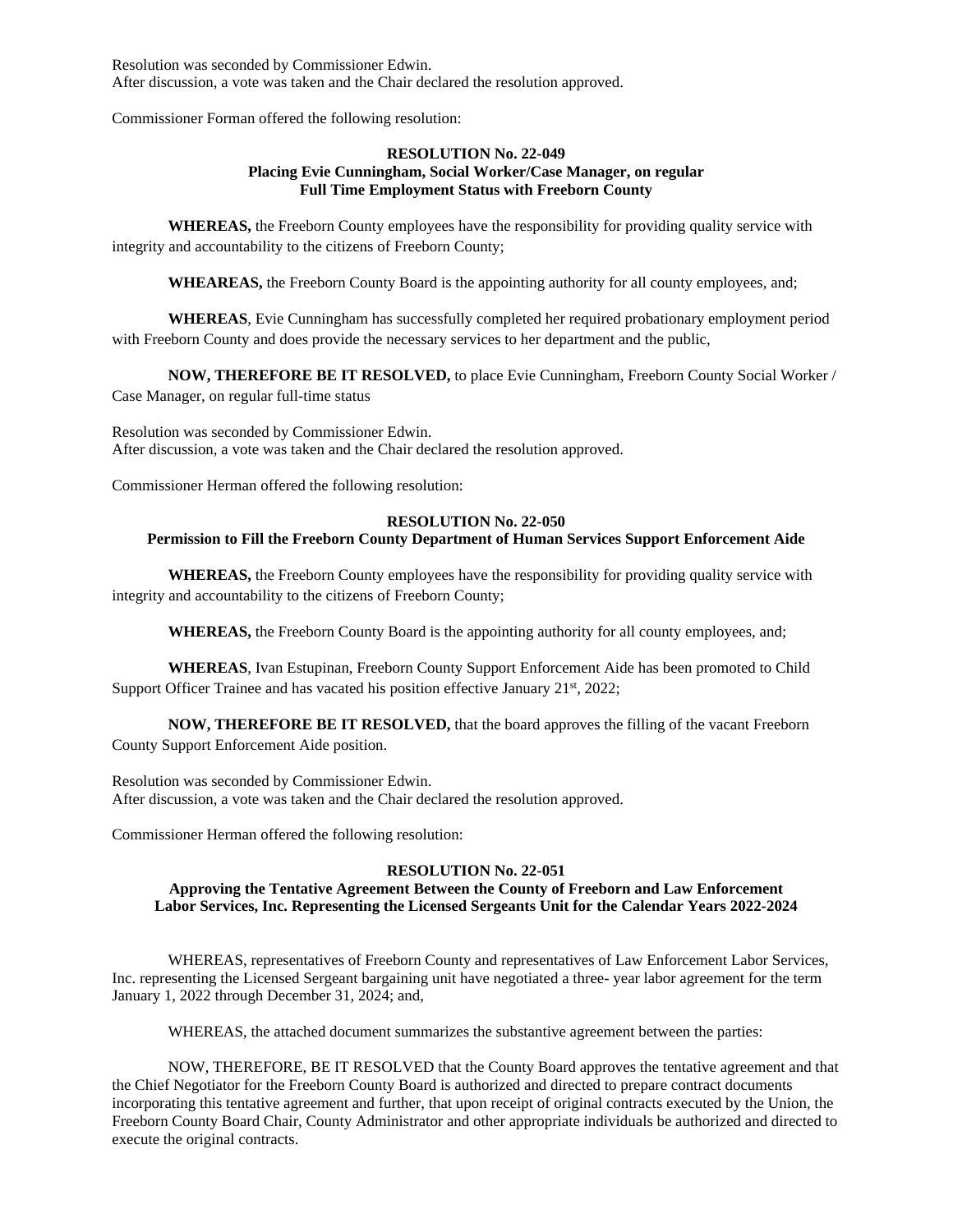Resolution was seconded by Commissioner Edwin. After discussion, a vote was taken and the Chair declared the resolution approved.

Commissioner Forman offered the following resolution:

### **RESOLUTION No. 22-052 Appointing Two Members to the Freeborn County Extension Committee**

WHEREAS, the Freeborn County Board of Commissioner has the authority to appoint members of the community to the Freeborn County Extension Committee, and

WHEREAS there are currently two (2) opening for Extension Committee members for terms of three (3) years each, and

WHEREAS Freeborn County has received only two (2) letters of interest for these open terms,

NOW THEREFORE BE IT RESOLVED, the Freeborn County Board of Commissioner hereby appoints Julie Bernau and Robin Schmidt to the Freeborn County Extension Committee for terms from January 1,2022 to December 31, 2024.

Resolution was seconded by Commissioner Belshan. After discussion, a vote was taken and the Chair declared the resolution approved.

Commissioner Herman offered the following resolution:

# **RESOLUTION No. 22-053 Authorizing Out of State Travel**

**RESOLVED**, approving for Waylon Welvaert to attend the National Government Finance Officers Conference in Austin, Texas. All expenses are covered by MnCCC.

Resolution was seconded by Commissioner Forman. After discussion, a vote was taken and the Chair declared the resolution approved.

Commissioner Edwin offered the following resolution:

#### **RESOLUTION No. 22-054 Setting Workshops in 2022**

**RESOLVED,** setting Workshops the second Tuesday of each month for the year 2022.

Resolution was seconded by Commissioner Herman. After discussion, a vote was taken and the Chair declared the resolution approved.

Commissioner Belshan offered the following resolution:

# **RESOLUTION No. 22-055 Change in Parking Ordinance on Sibley Street (CSAH 22)**

**WHEREAS** the Freeborn County Highway Department has the responsibility of maintaining the county road system; and

**WHEREAS** the B&B Café in Albert Lea has recently lost access to the lot used for patron parking across from their business; and

**WHEREAS** Sibley Street is currently posted for no parking on both sides; and

**WHEREAS** the owners of B&B have requested parking be allowed on Sibley Street to allow more convenient parking for their patrons; and